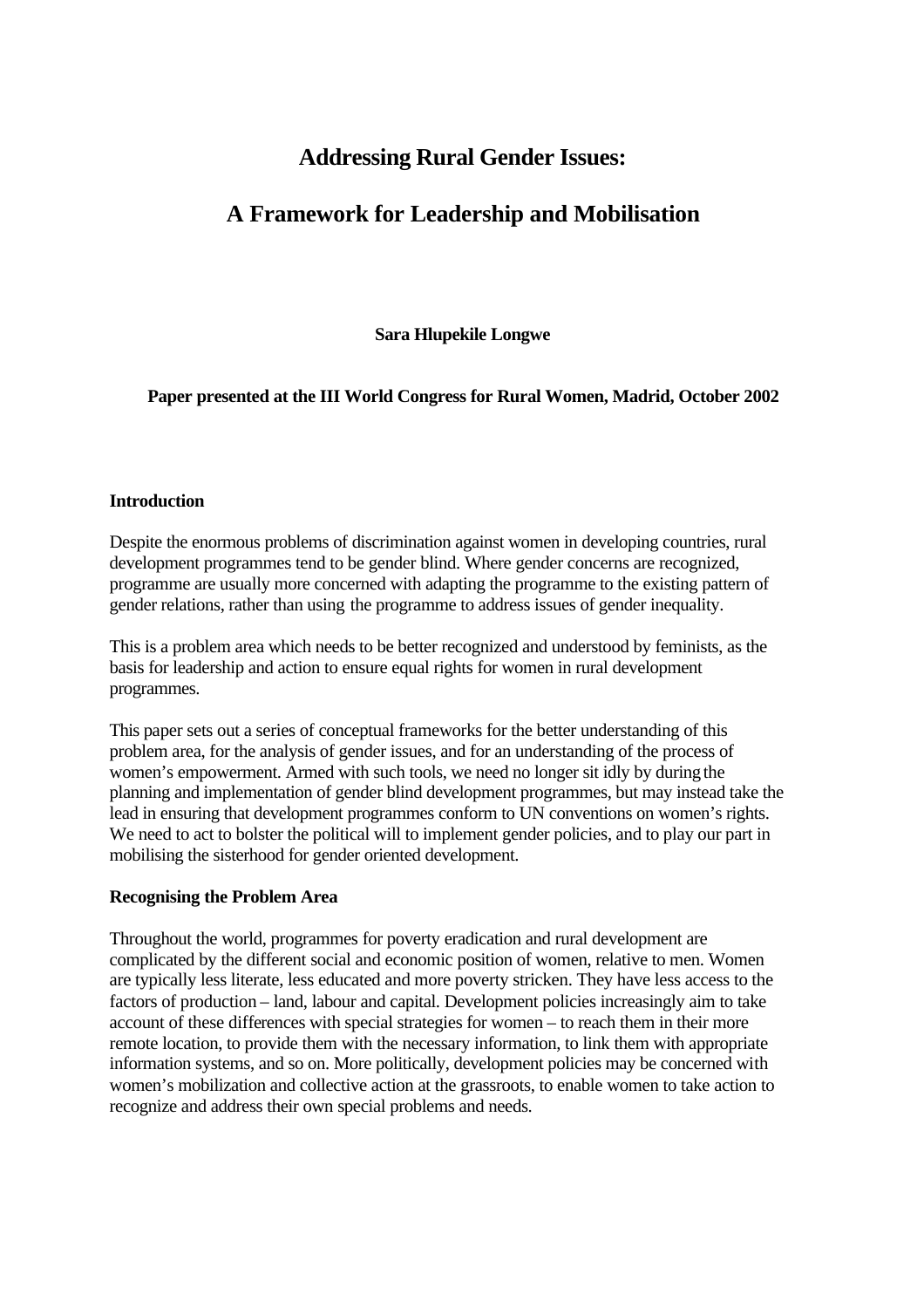But there is a pervasive problem that development agencies and national governments exhibit a lack of political will in addressing gender policies. Instead there tends to be much vague lipservice, involving ill-defined phrases such as 'gender-sensitive' and 'gender-aware implementation' of development programmes, when in practice these programmes neither identify nor address the important gender issues which affect rural women. Instead they employ 'watering down' strategies that serve to overlook, sideline or compartmentalize gender policy imperatives. But if we do not have a clear understanding of what we mean by gender issues, and the process for properly addressing these issues in development programmes, then obviously we shall easily be deceived by 'watering down' and 'window dressing' tactics, and easily diverted by irrelevant strategies that can never address the actual underlying causes of gender issues.

Underlying this failure to properly implement gender policies is a quiet but determined patriarchal opposition to policies of gender equality that is pervasive within development agencies, and amongst the government bureaucracies of 'developing' countries. Only when we are able to recognize and analyse the obstructive strategies of patriarchal opposition, shall we be able to devise the alternative and counter strategies to deal with this sort of opposition. Otherwise we shall constantly be talking of the obstacles of poor communication, insufficient information, poor administration and organization, instead of recognizing the underlying political opposition that is the main problem that needs to be addressed.<sup>1</sup>

This is a situation where there is much need for feminist leadership and activism in the planning and implementation of rural development programmes. Equally at the grassroots level, there is need for better participation of rural women in recognizing and analyzing gender issues, as the basis for mobilization and action to overcome the many forms of gender discrimination which stand in the way of rural development. This is the context within which we need to understand strategies of information, communication and mobilization. For addressing gender issues, such strategies are relevant only insofar as they contribute to the process of women's participation and empowerment, enabling women to gain equal control to obtain their fair share of productive resources. Intervention strategies cannot be 'self-evidently' useful, but need to be justified in terms of being effective and feasible means for adressing the underlying causes of gender issues, by a process of women's empowerment. It is to these matters that this paper now turns.

## **Three Levels of Gender Issues: Technical, Social and Political**

It is particularly in the area of gender that we need to be aware of the *technical, social* and *political dimensions* of a problem. If a problem is tackled merely at the technical level when it also has important underlying social and political dimensions, then the intervention strategy is likely to be ineffective.

Here the *technical* dimension refers to the obvious empirical manifestation of a problem, and also how it affects *individuals*. In terms of gender issues, we might be looking at women's lack of land (relative to men), their lack of literacy, lack of skills training, lack of access to market, limited access to agricultural information, and so on. If a gender issue is interpreted at this level,

<sup>1</sup> For an exploration of patriarchal ideology of the typical development agency, see Sara Longwe, *The Evaporation of Policies for Women's Advancement,* in Noleen Heyzer *et al* (Eds), 1995, **A Commitment to the World's Women**, UNIFEM, New York.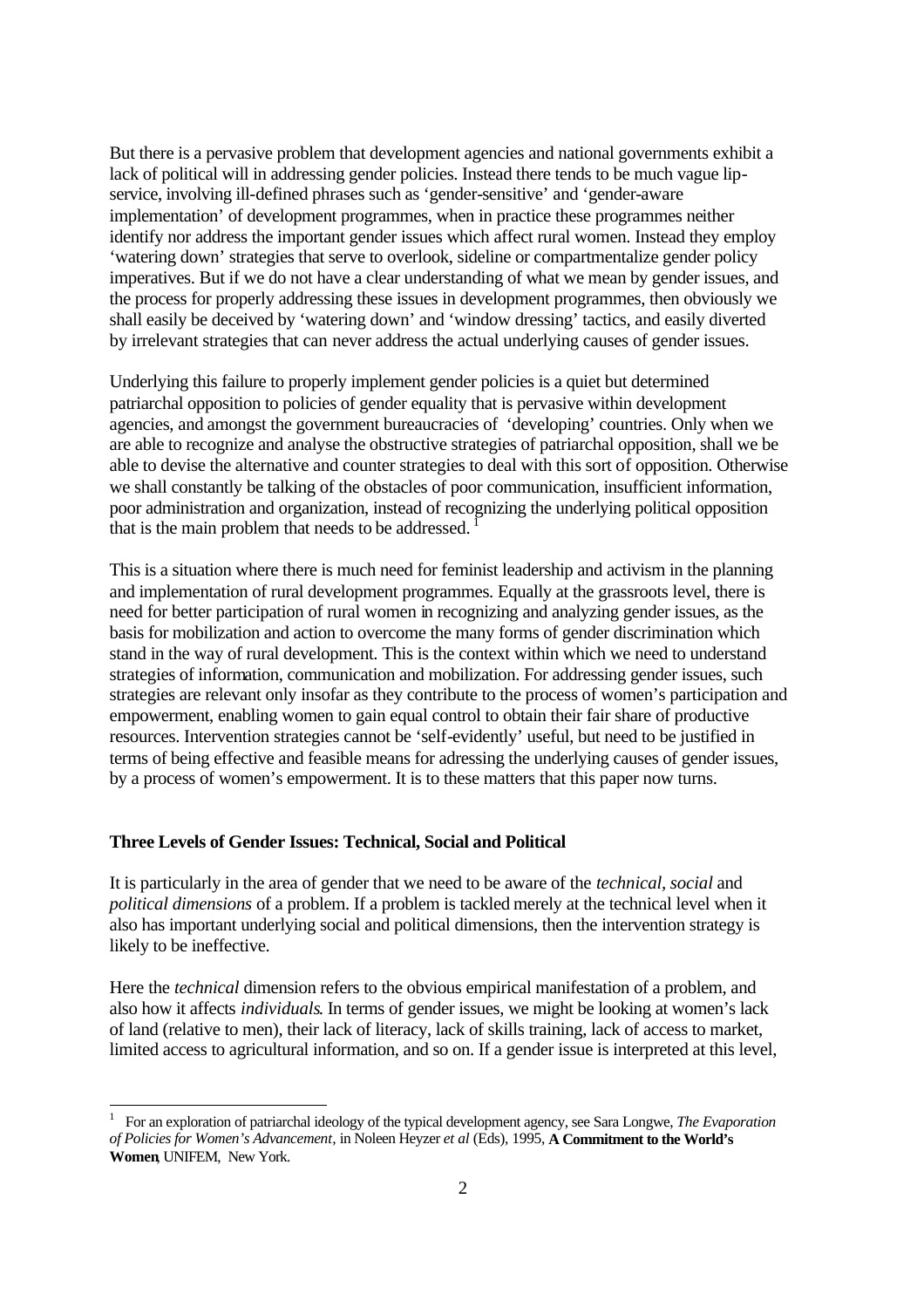a development programme may intervene directly to provide literacy training, or agricultural information, increased access to market, and so on.

But underlying the technical dimension there is likely to be an important *social* dimension. For instance, women's lack of access to various factors may be tied in with their more domestic location and duties, and the traditional culture of women staying on the farm; conversely males have more freedom of movement to access schooling, information, markets, and so on. If this is the case, then interventions to address the situation must take into account the social dimensions of the problem, for instance by adapting interventions to women's current pattern of social gathering and interaction (e.g. church meetings), rather than attempt new social forms (e.g. night school classes) which might severely contradict and upset the existing social conventions and values. Of course it may be necessary to break with tradition, and introduce new social forms, even new institutions. If so, the problem must be properly understood, and interventions developed with and for the community themselves, taking account of the political dimensions of the problem.

The underlying *political* dimension involves issues of power and control. This is especially so in the area of gender, where all countries – to greater or lesser extents – are patriarchal. There is a longstanding tradition that the man is the 'head of the household', and the wider political and administrative structures tend to be a reflection of this patriarchal pattern. This leaves women with little control over land and capital – or even over her own labour! It is therefore to be expected that men will resist any programme intervention that seeks to lesson men's privileges, and their power and control over women. Of course it may be that addressing important issues in rural development must necessarily address issues of women's oppression and subordination. But if so, development agencies must understand the problem area, and how to develop strategies for women's participation and mobilization in a process for empowerment and liberation. By the same token, if a development agency blunders innocently into this area, whilst not understanding the underlying gender politics, they may never understand the process by which their development programme collapsed and failed.

## **Recognising a Gender Issue**

If we are to understand where gender issues are important in a rural development programme, we first need to be able to recognize and analyse a gender issue. There is a pervasive misconception that gender issues in development are merely a matter of understanding the gender division of labour, and the gender division in social location and access to resources, so that a new development programme can properly 'fit' into the existing society, without upsetting the existing social order.

This is a very conservative and inadequate perspective. It is inadequate because the existing 'pattern of gender relations' includes much injustice and discrimination which stand in the way of programme success. For instance gender gaps and discrimination in access to land cannot be accepted as a given, but needs to be tackled if problems of poverty and starvation are to be overcome.

Furthermore, a rural development programme must not focus narrowly on technical objectives such as food production, but must also tackle wider social and political issues. Discrimination against women, even if not interfering with efficient food production, remains unacceptable.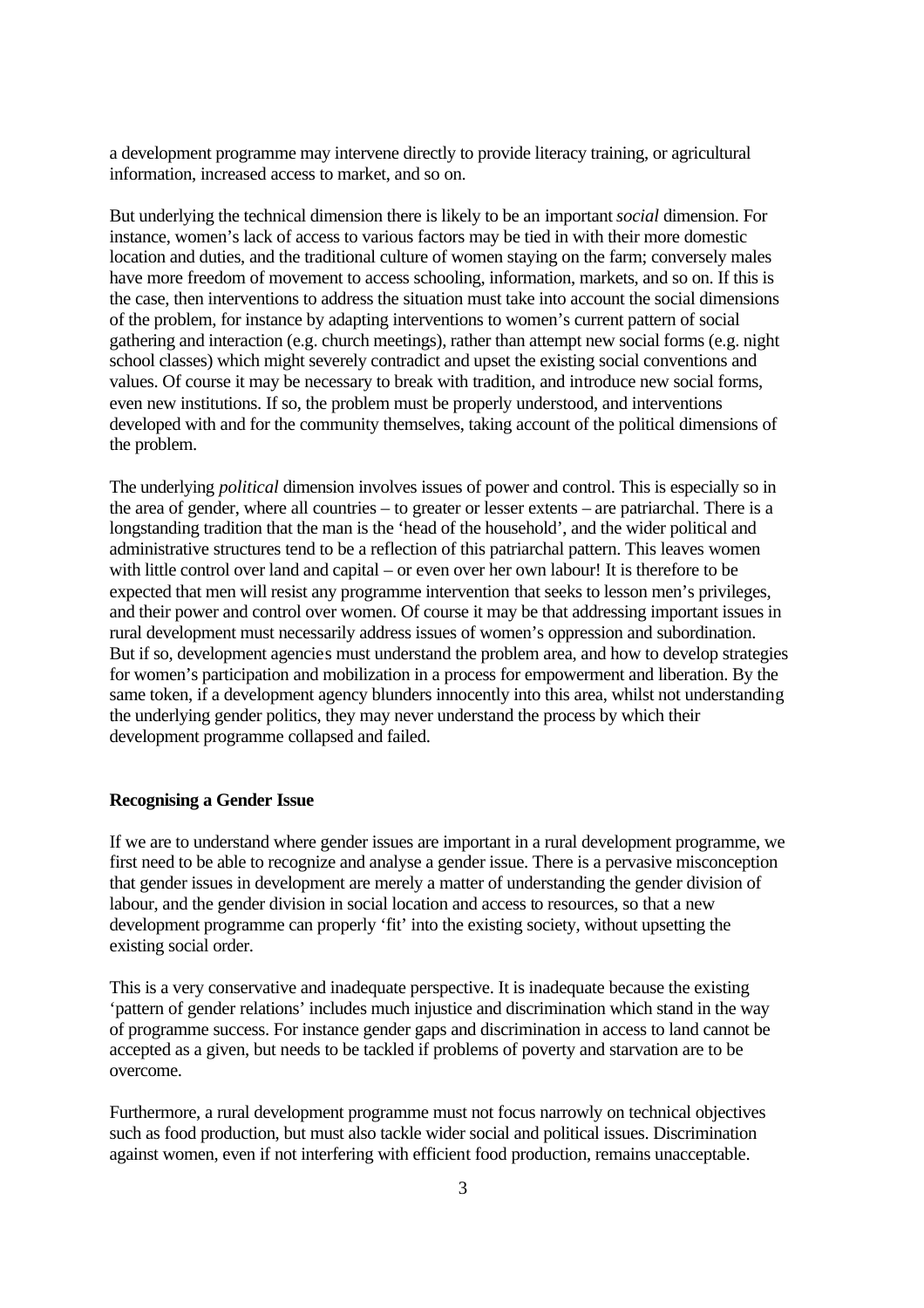Development is also about social justice, and therefore rural development programmes must follow principles of human rights. More specifically, in the area of gender, development programmes must follow the principles of equal rights for women as enshrined in UN Conventions, as well as in the development agency's own gender policy.

With this situation in mind, it is useful to categorize gender problems according to their level of severity, so that we can be very clear about how we recognise a *gender issue*. Here it is suggested that the following list is useful:

## *Levels of Severity of Gender Problems*

General Development Needs Women's Special Needs Gender Concerns Gender Inequality Gender Issues

*General Development Needs* are here defined as those needs which affect women and men equally, so there is no sex or gender difference. This is the zero level for seriousness of gender problems. It is often claimed that such matters as the need for roads, transport, or water are general development needs. But given the severe gender differentiation and division of social and economic roles in most societies, it is doubtful whether any needs, with the possible exception of the need for air, can properly be put in the category of a *general development need*. Nonetheless, it may be said that some needs are *more* general than others, where gender differentiation and discrimination are less severe. For example, perhaps roads are more of a general need, by comparison with land. In Africa, access to land is an area where women have a much greater need, being the majority amongst farmers and food producers, but at the same time this is an area where women are severely discriminated against.

*Women' Special Needs* are here defined as those needs that arise from biological or sex differences. Of course these may be serious problems in the general sense, but they are not in themselves gender problems. Obvious examples are the need for maternity hospitals, ante-natal care facilities, and so on. But most childcare facilities are not in this category, because women's childcare responsibilities arise mostly from the gender division of labour rather than biologically given roles. (Of course gender problems may arise out of women's special needs, for instance where male control of the government budget leads to lack of funding for maternity hospitals).

*Gender Concerns* are those needs which arise because of the gender division of economic and social roles. Therefore examples of women's gender concerns arise from their more domestic location and their concern with child care and food production and preparation. Typically, too, women are more dependent on the natural environment, and with gathering of food and medicines from natural vegetation or forests. For this reason, too, women and men have a very different *perspective* on development problems, as well as a different *identification* of problems that need to be addressed. A development programme may *adjust* to gender concerns. But gender issues need to be *addressed*.

*Gender Inequality* is a more severe type of gender problem, because here the gender concern is *also* overlaid with gender inequality, typically because women have less access to facilities, opportunities and resources. Because of this inequality in present systems of allocation, women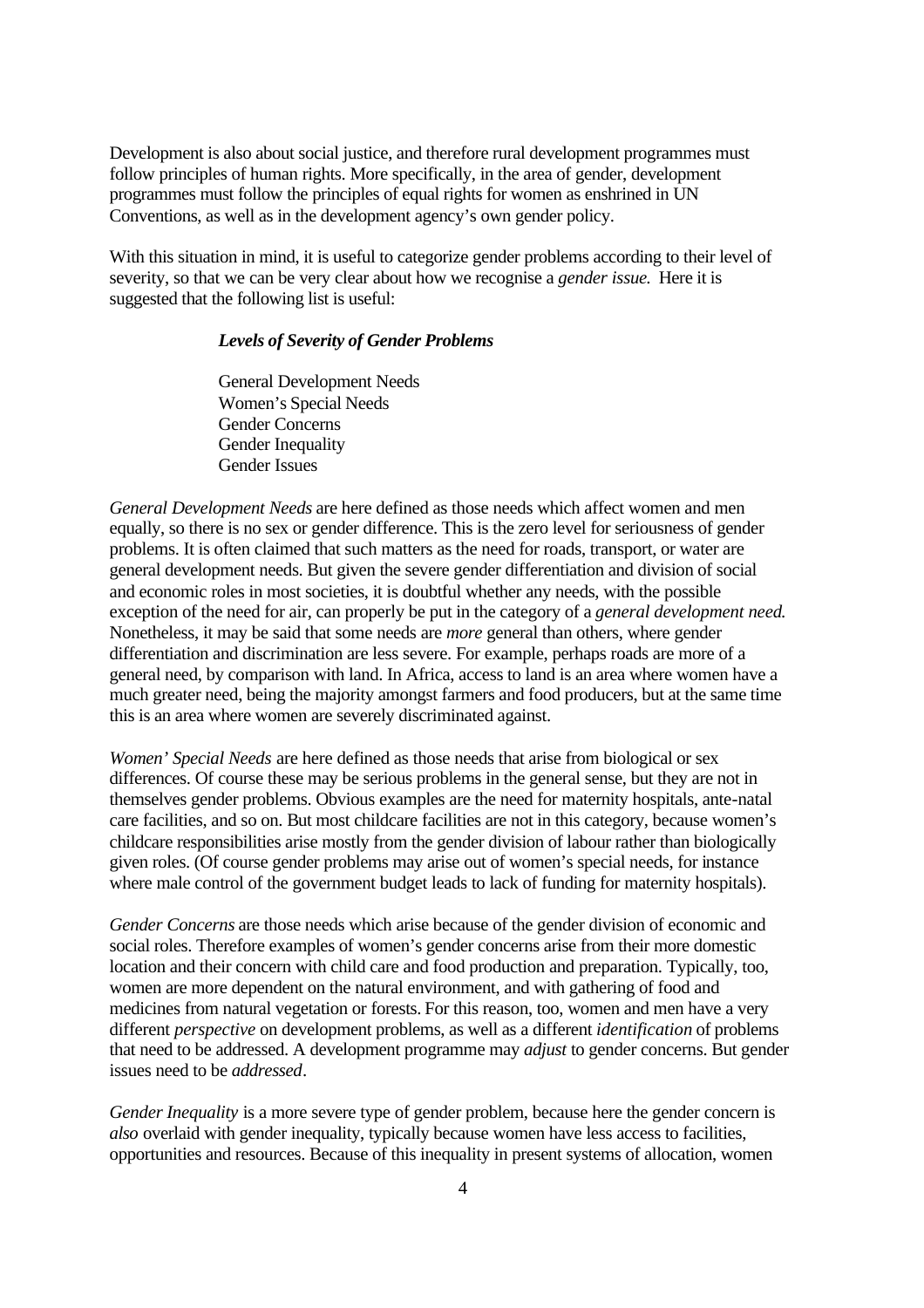have a greater need. Gender equality is here defined as a gender concern which also brings with it inequality in allocations and opportunities.

*A Gender Issue* arises when people recognise that a particular instance of inequality is *wrong, unacceptable* and *unjust.* This realisation is more likely where the gender gap is large, and where women are aware of their democratic and human rights. (It needs hardly be said that in the very patriarchal states of Africa, most gender injustice is perpetrated against women, rather than the other way round.). Of course, from a purely moral standpoint, it might be said that gender inequality is always unjust, and therefore an issue. But at the same time, it is difficult in political practice to make an issue of gender inequality if there is not a wide perception that this inequality is unjust.

## **A Framework for Analysing a Gender Issue**

If we are thinking of programme interventions to tackle any particular gender issue, then obviously we would want to identify the factors and causes which underlie the gender issue. Here it is suggested that the following headings provides a useful framework when looking around for the underlying causes of a gender issue:

## *Underlying Causes of a Gender Issue*

Gender Gap Gender Discrimination Patriarchal Control Patriarchal Belief Coercion

*Gender Gap* is the observable (and often measurable) gap between women and men on some important socio-economic indicator (e.g. ownership of property, access to land, enrolment at school), which is seen to be unjust, and therefore presents the clear empirical evidence of the existence of a gender issue.

*Gender Discrimination* is the different treatment that causes a gender gap. A gender gap is never accidental, but is caused by differential gender treatment. In a patriarchal society, this is almost always the different treatment given to girls and women that cuts them off from access to opportunities, facilities and resources. Such discriminatory treatment may be part of social custom, or may be entrenched in government administrative rules and regulations, and even in statutory law. Even when residing in religious practice or custom, these discriminatory practices may well have the status of law in many countries.

*Patriarchal Control* is the system of male monopoly or domination of decision making positions, at all levels of governance, which is used to maintain male dominance and gender discrimination (for the continued privilege of males).

*Patriarchal Belief* is the system of belief that serves to legitimise male domination and gender discrimination. Typically it relies on patriarchal interpretations of biblical/religious texts, beliefs in male biological superiority (sexism), entailing claims that the unequal gender division of rights and duties is either natural (biological), or God-given, or too difficult to change (claimed to be hopelessly and irretrievably embedded in culture!).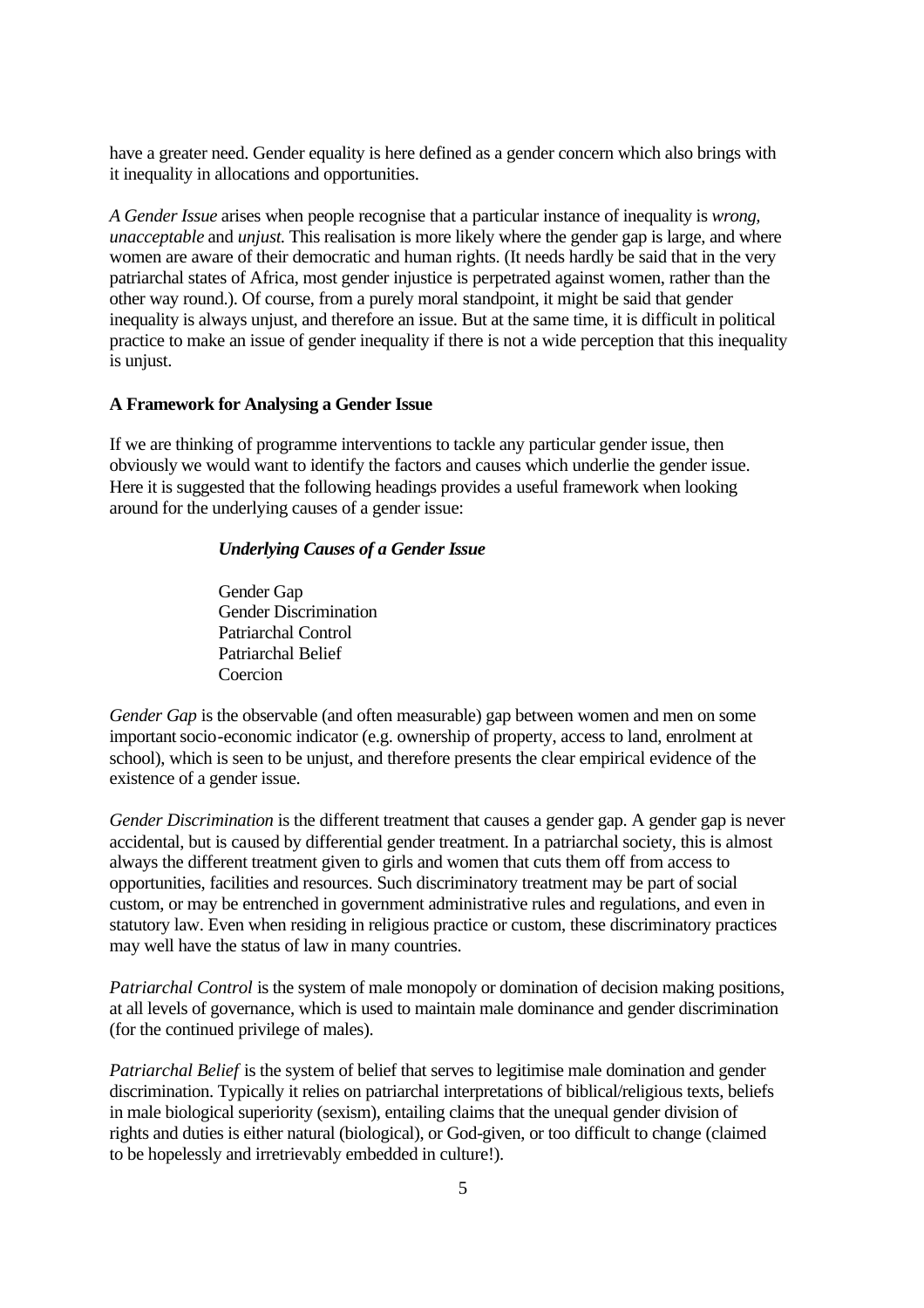*Coercion* is even more ugly side of male domination, relying on violence against women to keep them in their place. Such violence may be domestic, or institutionalised within schools, police, army, etc. Where women's acceptance of patriarchal belief begins to waver, physical and sexual violence is the fallback method of control and subjugation.

#### **The Process of Women's Empowerment**

Given the dimensions of a gender issue, and their obvious embeddedness within a patriarchal system, it becomes obvious that interventions on gender issues cannot be dictated by 'top-down' planners. On the contrary, women's advancement involves the process of empowerment, which we may give the preliminary definition of the process by which women achieve increased control over public decision making. Such empowerment is women's route to changing the practices and laws that discriminate against them, and achieving an equitable gender division of labour and allocation of resources.

The male domination of government is preserved by men for the purpose of serving male interests, where women are given most of the work, and men collect most of the rewards. Where men have a vested interest in the continued subordination of women, it would clearly be folly for women to expect male leaders to suddenly 'realise' the value of gender equality, and to 'give' women an equal share of the cake. Past experience already provides plenty of evidence that men do not 'give' power to women. It is axiomatic in gender politics, as in all politics, that power is never given; it has to be *taken*.

Clearly, therefore, we need to understand the process of empowerment. It is here suggested that this process of empowerment may be better understood in terms of the following five 'levels' of a 'Women's Empowerment Framework':

## *The Five Levels of the Women's Empowerment Framework<sup>2</sup>*

Welfare Access Conscientisation Mobilisation **Control** 

*Welfare* is here defined as the lowest level at which a development intervention may hope to close a gender gap. By welfare we here mean an improvement in socio-economic status, such as improved nutritional status, shelter, or income. But if an intervention is confined to this welfare level, then we are here talking about women being given these benefits, rather than producing or acquiring such benefits for themselves. This is therefore the zero level of empowerment, where women are the passive recipients of benefits that are 'given' from on high.

<sup>2</sup> This Women's Empowerment Framework was first introduced in Sara Longwe, *Gender Awareness: The Missing Element in the Third World Development Project* in Candida March and Tina Wallace (Eds), 1995, **Changing Perception: New Writings on Gender and Development**, Oxfam, Oxford.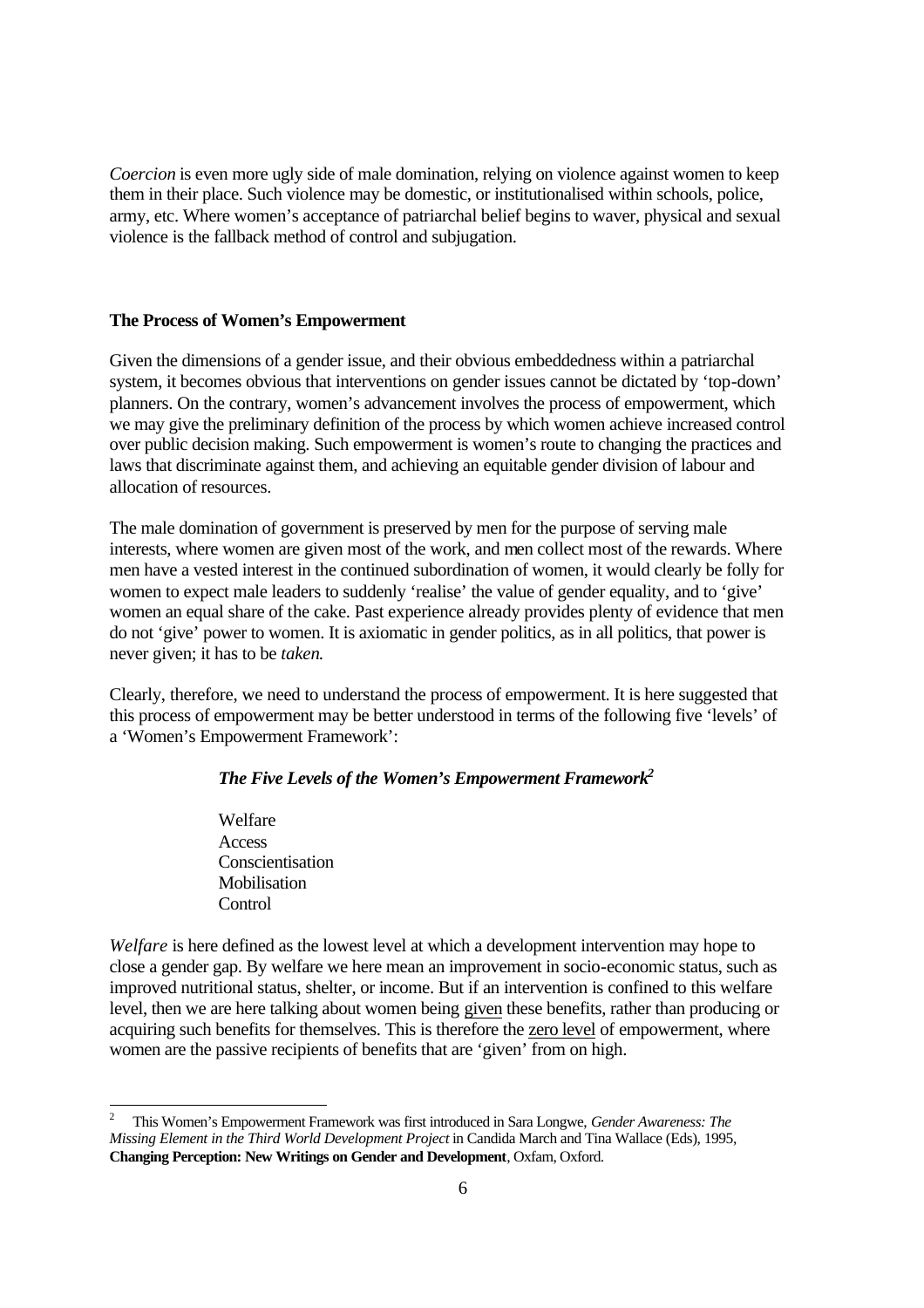*Access* is here defined as the first level of empowerment, since women improve their own status, relative to men, by their own work and organisation arising from increased access to resources. For example, women farmers may improve their production and general welfare by increased access to water, to land, to the market, to skills training, or to information. But were they 'given' information considered appropriate by 'higher authorities'. Or did they increase their own access? If the latter, then this suggests the beginning of a process of conscientisation – of recognising and analysing their own problems, and taking action to solve them.

*Conscientisation* is defined as the process by which women realise that their lack of status and welfare, relative to men, is not due to their own lack of ability, organisation or effort. It involves the *realisation* that women's relative lack of access to resources actually arises from the discriminatory practices and rules that give priority access and control to men. Conscientisation is therefore concerned with a collective urge to action to remove one or more of the discriminatory practices that impede women's access to resources. It is here that we see the potential for strategies of improved information and communication, as a means for enabling the process of conscientisation, but driven by women's own need to understand the underlying causes of their problems, and to identify strategies for action. Where many women accept patriarchal norms, the leadership of more liberated and activist women is essential at this essential phase of fomenting dissatisfaction with the established patriarchal order.

*Mobilisation* is therefore the action level which complements conscientisation. Firstly it involves women's coming together for the recognition and analysis of problems, the identification of strategies to overcome discriminatory practices, and collective action to remove these practices. Here communication may not be merely concerned with the mobilisation of the group, but also to connect up with the larger women's movement, to learn from the successes of women's similar strategic action elsewhere, and to link up with the wider struggle. Here communication entails joining the global sisterhood in the struggle for equal rights for women. It is in this area of conscientisation and mobilisation that the issue of leadership become crucial. Here leadership entails taking the lead in building the mobilisation process, providing the organisational space, adapting and redirecting the existing women's organisations, and taking the lead in connecting with the wider sisterhood engaged in similar struggles.

*Control* is the level that is reached when women have taken action so that there is gender equality in decisions making over access to resources, so that women achieve direct control over their access to resources. They have taken what is rightly theirs, and no longer wait indefinitely to be 'given' resources merely at the discretion of men, or by the whim of patriarchal authority. Here the role of information and communication is to spread the word on the development of successful strategies. For example, in the widow's struggle to retain title to her property after the death of her husband, strategies developed by women in Zambia may be equally useful, or open to adaptation, in all the countries of Southern and Eastern Africa. (It may here be noted, in passing, that 'property grabbing', or discrimination against women in the accumulation of property through inheritance, is a major factor in their poverty and marginalisation in the Southern and East African region).

Therefore these five levels are not really a linear progression, as written above, but rather circular: the achievement of women's increased control, leads into better access to resources, and therefore improved socio-economic status.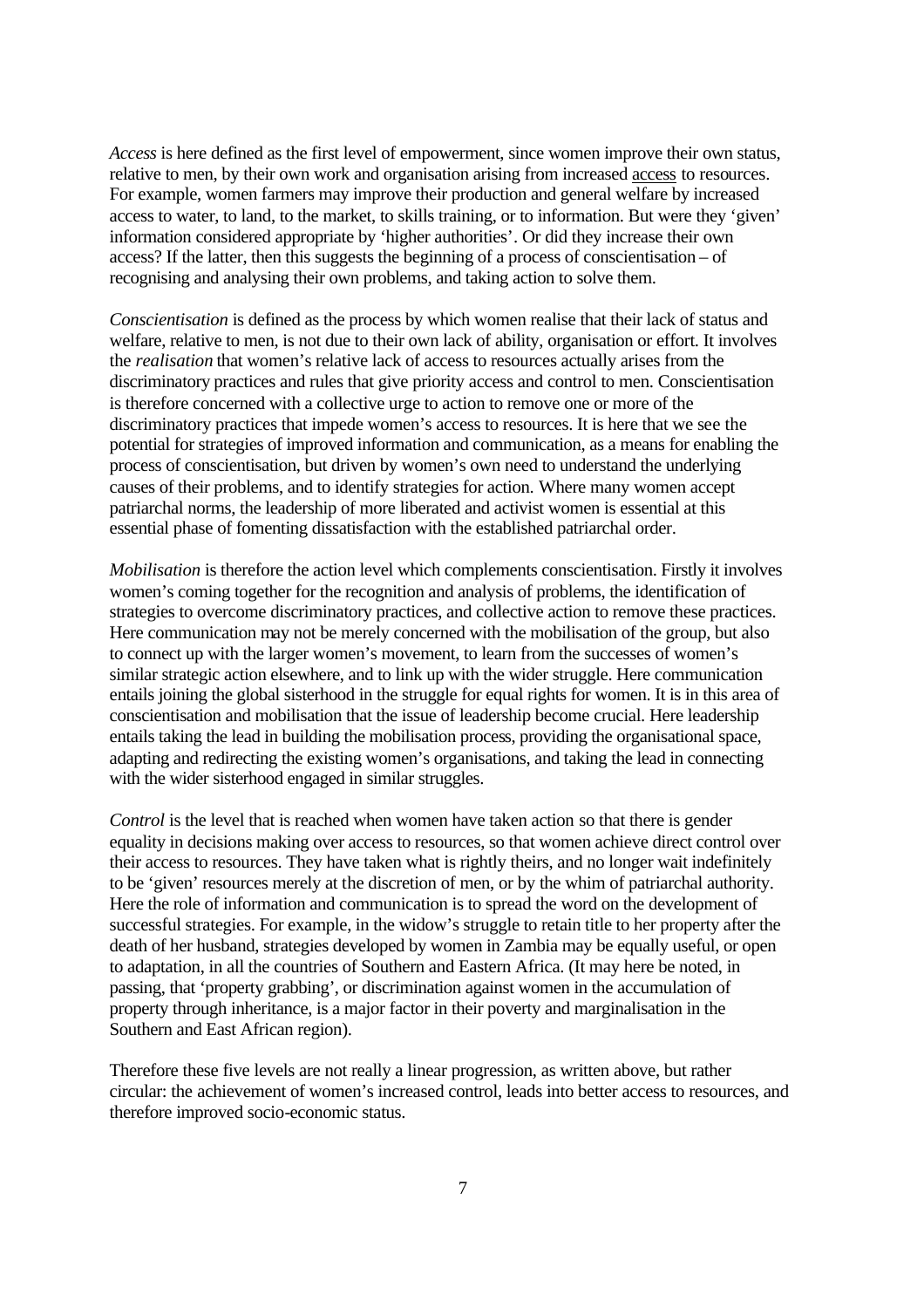In rural development, this concept of women's empowerment is central to an understanding of their participation and mobilisation, which automatically brings with it the development of leadership for addressing and removing the many forms of gender discrimination which presently leave women oppressed and marginalized in many countries of the Third World. It is impossible for us to talk of 'women's participation in rural development' without facing up to the process of empowerment which enables and utilises this participation.

## **Gender Mainstreaming in Programme Planning**

It follows from the above analysis that any rural development programme must, as part of its basic process of planning and implementation, leave space for the participation and mobilization of women. This means leaving space for the process of empowerment, by which women can work within the programme for the recognition and analysis of gender issues, and their collective action to address these issues.

This is what we mean by *gender mainstreaming* within a development programme. Gender issues should not be treated as a separate issue, nor should 'gender orientation' be treated merely as a style of implementation. On the contrary, the identification of gender issues, and the formulation of objectives and strategies to address these issues, must be central and intrinsic within the development plan.

A development plan should typically present itself as a rational argument, pursued by logical connections along the following sequence:

## *Elements of a Strategic Development Plan*

Situation Analysis Policy Imperatives Problem Identification Formulation of Goals Intervention Strategies Implementation Strategies **Objectives** Implementation Sequence Management System System of Monitoring and Evaluation

In this sequence, it is common for a programme's interest in gender issues to be either *entirely missing* from the above sequence, or otherwise to *fade away* as the programme document proceeds from Situation Analysis in the direction of Implementation and Management. Therefore, it is important that gender orientation should be found at the beginning of a development plan, and that this interest should be properly and rationally maintained throughout the planning and implementing sequence, without fading away or suddenly disappearing. (In terms of the above Women's Empowerment Framework, one type of 'fade-away' can be seen in a programme plan where goals are clearly concerned with increasing women's control over resources, but the subsequent objectives are strangely 'watered down', and are concerned only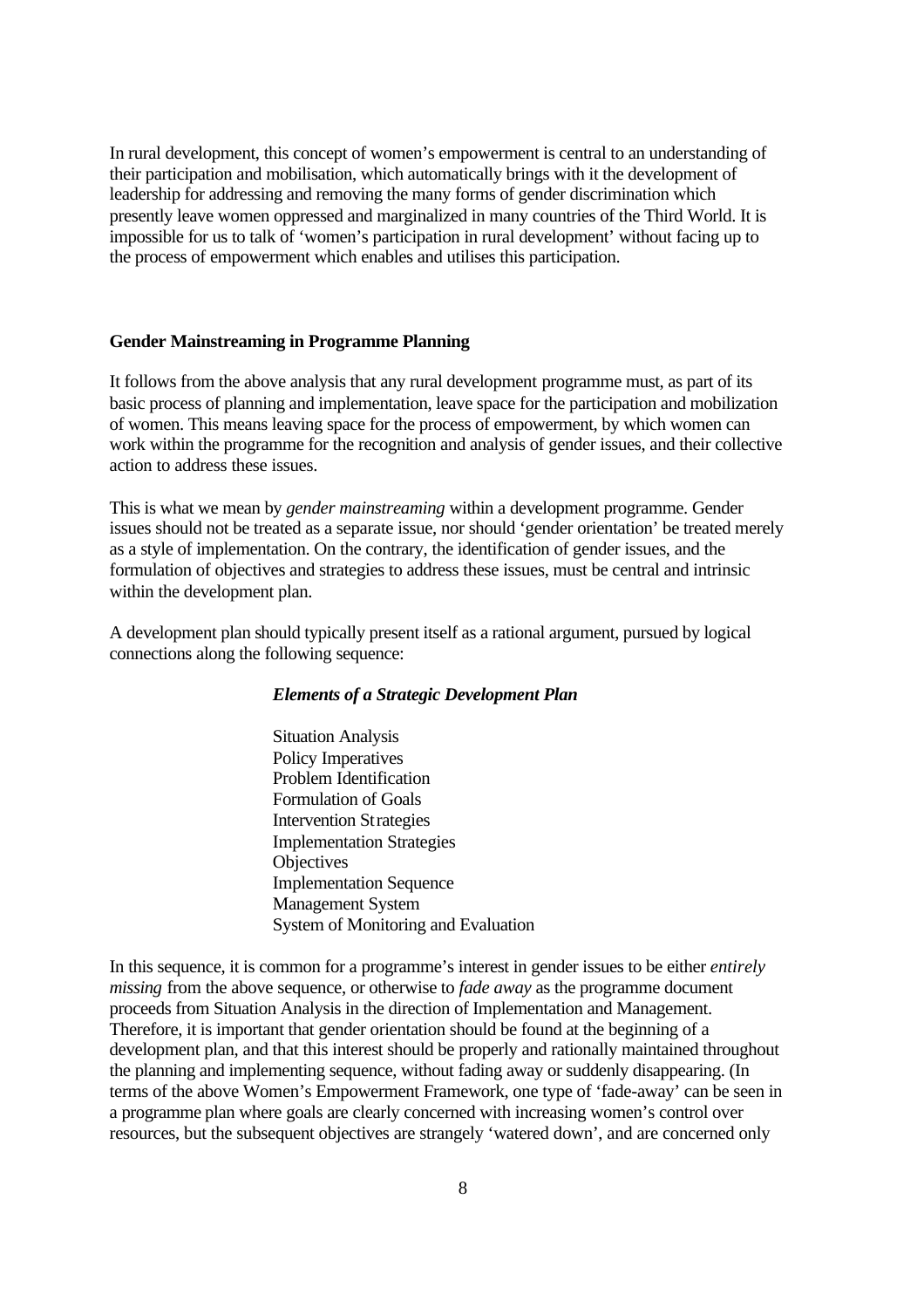with distribution of welfare benefits to women, or with providing women with increased access to resources).

We shall now look at the first seven elements of the above logical sequence of a development plan, with a view to explicating the planning sequence, and at the same time seeing how gender issues go missing, or otherwise fade away.

*Situation Analysis* refers to the initial review of the situation in the area that is of interest to the plan, particularly to mention the various problem situations that might need to be addressed by the plan. In any rural development situation, we should expect the analysis to include the various gender issues that stand in the way of equitable development, and which perhaps equally impede the development process. In practice, gender issues may disappear from a programme plan at this stage, if the situational analysis provides little or no information on gender gaps and the discriminatory practices which underlie them. It is a good general rule that gender gaps should be revealed by the routine gender disaggregation of all socio-economic data.

 *Policy Imperatives* refer to those aspects of the policy environment that are relevant when deciding what to do about the given *situation*. In the area of gender, a development programme is subject to the principles and goals accepted by all parties in international agreements and conventions (notably the 1995 *UN Beijing Declaration and Platform*, and the 1979 *UN Declaration on the Elimination of All Forms of Discrimination Against Women)*. National governments and development agencies also have their own gender policies, which to some extent reflect and contextualise the international agreements to which they are party. But in practice it is common for a development plan to outline general development principles, but to overlook gender principles.

*Problem Identification*. In terms of formal planning logic, no *situation* can be said to present a *problem* unless there are *policy principles* that dictate which aspects of the situation are unacceptable. It is these unacceptable aspects that present the *problems* on which action must be taken. Despite this formal logic, many problems are identified as 'obvious', and may indeed be so. But the 'obvious' aspects of problem identification tend to be notably missing in the area of gender. Whereas many ordinary problems are 'obvious' without recourse to looking at the policy, gender issues tend to get overlooked, along with the gender policy itself. Gender issues may be overlooked as being 'political' in plans that take a technical or purely economic perspective. They may be overlooked where the vocabulary is gender neutral, in terms of 'people', 'farmers', 'target group', 'beneficiaries', and so on, which provide an easy formula for gender blind treatment of development issues. Most of all, gender issues are likely to be overlooked by male planners who are definitely not interested in recognizing or addressing issues of gender inequality. For the identification of (glaring!) gender issues, it may be necessary to wave the gender policy in the planners' faces before the existence of gender issues can be admitted.

*Formulation of Goals* should follow naturally from problem identification, where a goal may be summarized as an expressed intention to address a problem, perhaps with a statement of intended quantified outcomes, to be achieved in a specified time. In terms of gender issues, the goal should simply state the intention to address and eliminate the gender issue, for instance by ending a discriminatory practice, and by closing a gender gap.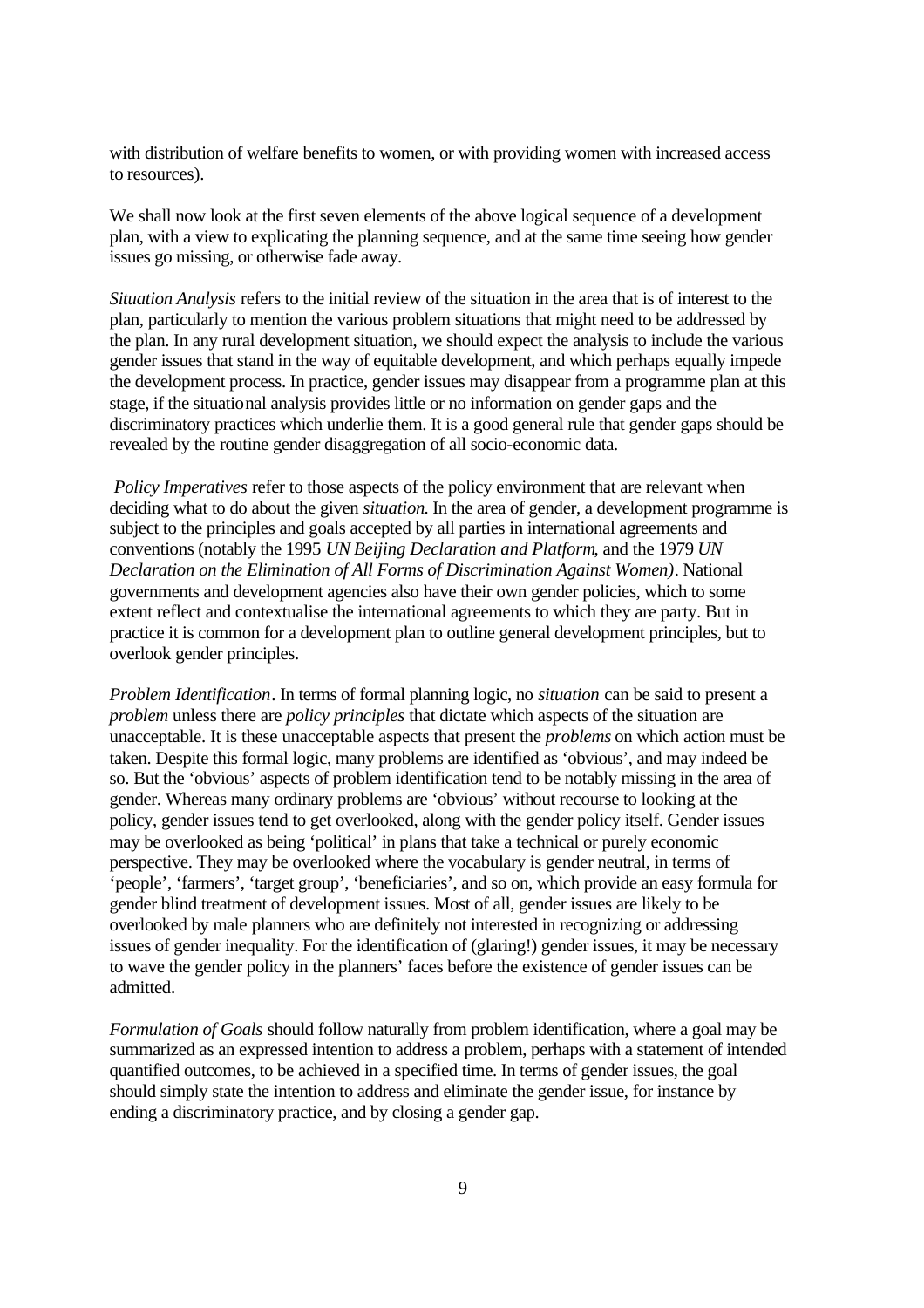*Intervention Strategies.* The logic in moving from *goal* to *intervention strategy* is that the chosen intervention, in order to be effective, must tackle one or more of the underlying causes of the given problem. But with poor planning, the intervention is merely considered to be a 'good thing to do', without any established causal connection with the original problem. In the case of gender issues, we should expect that an intervention strategy must be effective by addressing the underlying causes of the gender issue, and feasible in terms of previous experience, and in terms of anticipating, countering or bypassing patriarchal opposition. Strategies of information, communication and mobilization can never be good strategies 'in themselves', but need to be justified in terms of achieving goals, and addressing underlying causes (e.g. Is lack of information actually a root cause of the problem being addressed? Or is it merely a symptom of a larger underlying problem?). For gender orientation, strategies need to be justified by their contribution to the process of women's empowerment, as a means towards addressing gender issues. (Conversely, women should not be the passive recipients of information, distributed from an information center which imagines it knows best. Such processes may be disempowering).

*Implementation Strategies*. It is often useful to distinguish between the higher level *intervention* strategy and the lower level *implementation* strategies. There may be many different alternative strategies for the implementation of any given intervention strategy. For example, the goal of access to agricultural information may be achieved by the *intervention* strategy of increasing women's literacy. Increasing women's literacy may be achieved by various alternative *implementation* strategies, such as increased formal schooling for girls, adult literacy classes, each one teach one, etc. For gender orientation, the appropriateness of an information strategy needs to be assessed partly by its effectiveness in distributing information, and partly by its effectiveness in promoting the larger process of women's empowerment.

*Objectives* are the expression of the more specific and more detailed intention of implementation purpose, especially in terms of activities and intended outcomes. Very often an implementation strategy is not properly identified or even justified, but may be deduced by its being implicit within a list of objectives. In the area of gender, programme objectives typically do not show any intention to address gender issues. If a planner or project manager is challenged on why the goals and objectives are gender blind, it is common (in this author's experience) to get the response that 'our project is very gender oriented, because our staff are all very gender aware, and our implementation is gender sensitive'. Such an answer, which is infuriating and useless, may arise from ignorance or dishonesty. The plain truth of the matter is that the gender orientation of programmes is about recognizing and addressing gender issues. The intention to do so must be clearly made explicit in the goals and objectives, and in the description of the implementation process. Even then, it is very difficult to push implementing agencies to actually do the job, because they prefer an easy life, and do not wish to get implicated in upsetting the existing patriarchal social order.

A gender oriented objective may be an *outcome* objective, concerned with closing gender gaps, or ending a discriminatory practice. Or a gender-oriented objective may be a *process* objective, concerned with the activities and social process by which the outcome is to be achieved. The process of women's empowerment is just as important as the resulting outcomes in closing gender gaps. Even if women's collective action fails to make much progress in closing a gender gap, women of the community have learnt much from the process of collective mobilization around gender issues. This may be even more important than the material results, because even if they failed this time, they may have learned enough to succeed next time! Empowerment is a cumulative process!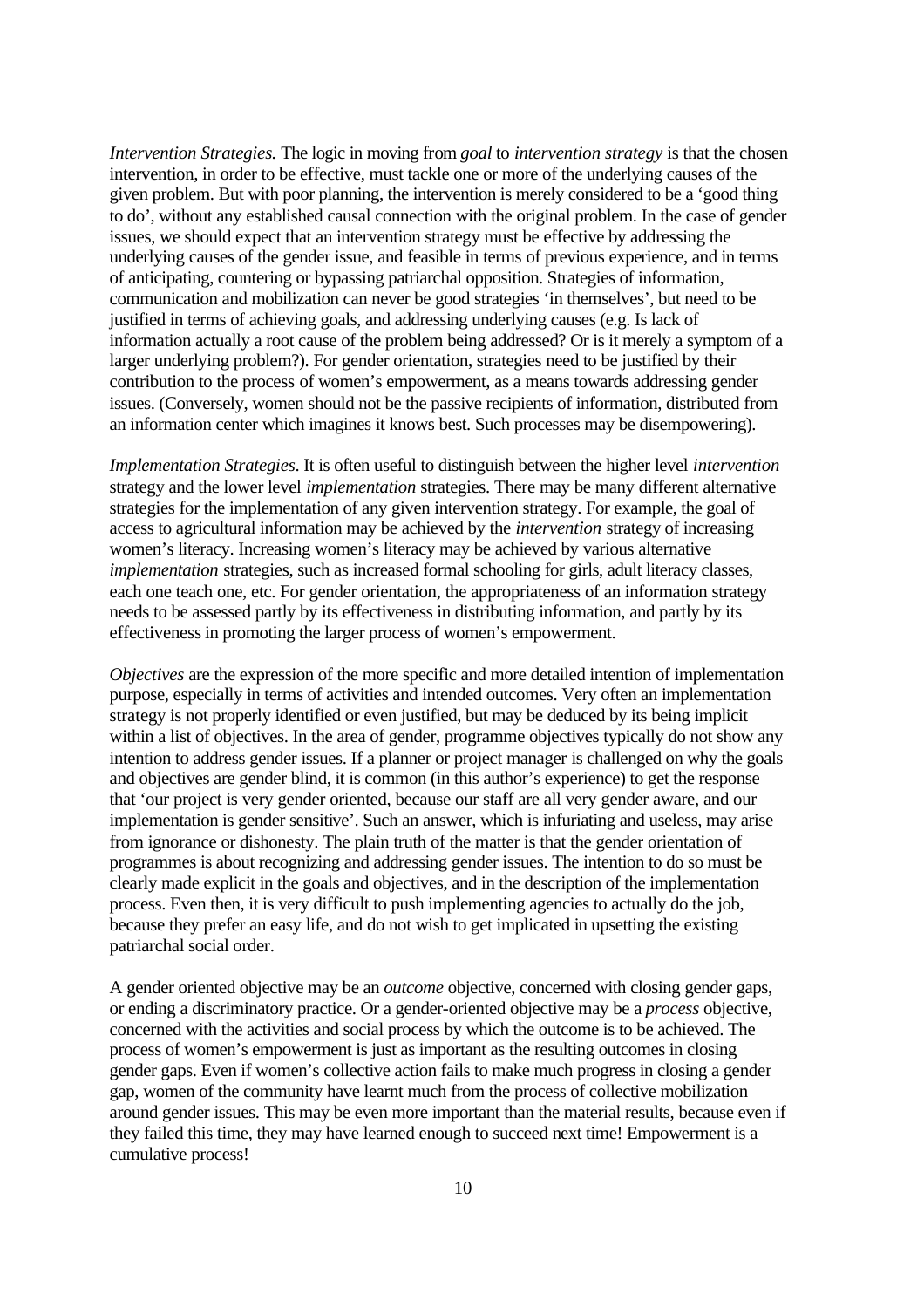#### **Towards Effective Leadership for Addressing Gender Issues**

Suppose you are a programme officer in a developing agency, responsible for overseeing some aspect of the planning and implementation of a development programme. How are you going to use your position to take the lead in ensuring that this programme is properly gender oriented, in all aspects of planning and implementation?

Here we shall make a preliminary attempt to address this question in general terms, by pointing to some of the main leadership imperatives, for each stage of the process of programme planning and implementation.

## *Leadership Imperatives*

*Situation Analysis.* Ensure that the Situation Analysis does not use gender blind vocabulary (people, farmers, target group), but includes gender disaggregated vocabulary and data, and identifies gender gaps and discriminatory practices.

*Policy Imperatives.* Ensure that the programme plan mentions the relevant principles and goals from all guiding gender policies, and that these principles and goals are properly pursued throughout the sequence of planning and implementation. Make it clear that planners and implementers do not have personal discretion on whether to implement or drop policy imperatives.

*Problem Identification*. Ensure that all gender policy is set against the situation analysis, for the proper identification of all gender issues that are relevant to the programme goals, or that stand in the way of project success. Also draw attention to wider gender issues which may not be directly relevant to the technical aspects of project goals, but which can be addressed by using or extending programme interventions. Make sure that there is a proper investigation of relevant gender issues and their underlying causes. Involve the women of the affected community and target group in this identification and analysis.

*Formulation of Goals*. Ensure that the programme expresses the intention to address all gender issues identified as problems, by formulating goals to address these problems. Ensure that these goals express intention specifically and quantitatively (e.g. to completely close a particular gender gap during the five year programme period).

*Intervention Strategies*. Ensure proper identification of intervention strategies for addressing gender issues, in terms of effective measures to address underlying causes, in terms of feasibility, in terms of previous experience of success elsewhere, and in terms of facing or circumventing the likely patriarchal opposition. Involve women in the affected community in identifying and planning workable strategies. Do not allow strategies to be 'set in stone', but make strategic planning formative and adaptative, with participation from the local community.

*Implementation Strategies*. Ensure that both intervention and implementation strategies are not top-down, but instead use the process of women's empowerment as a bottom-up method for recognizing and addressing gender issues.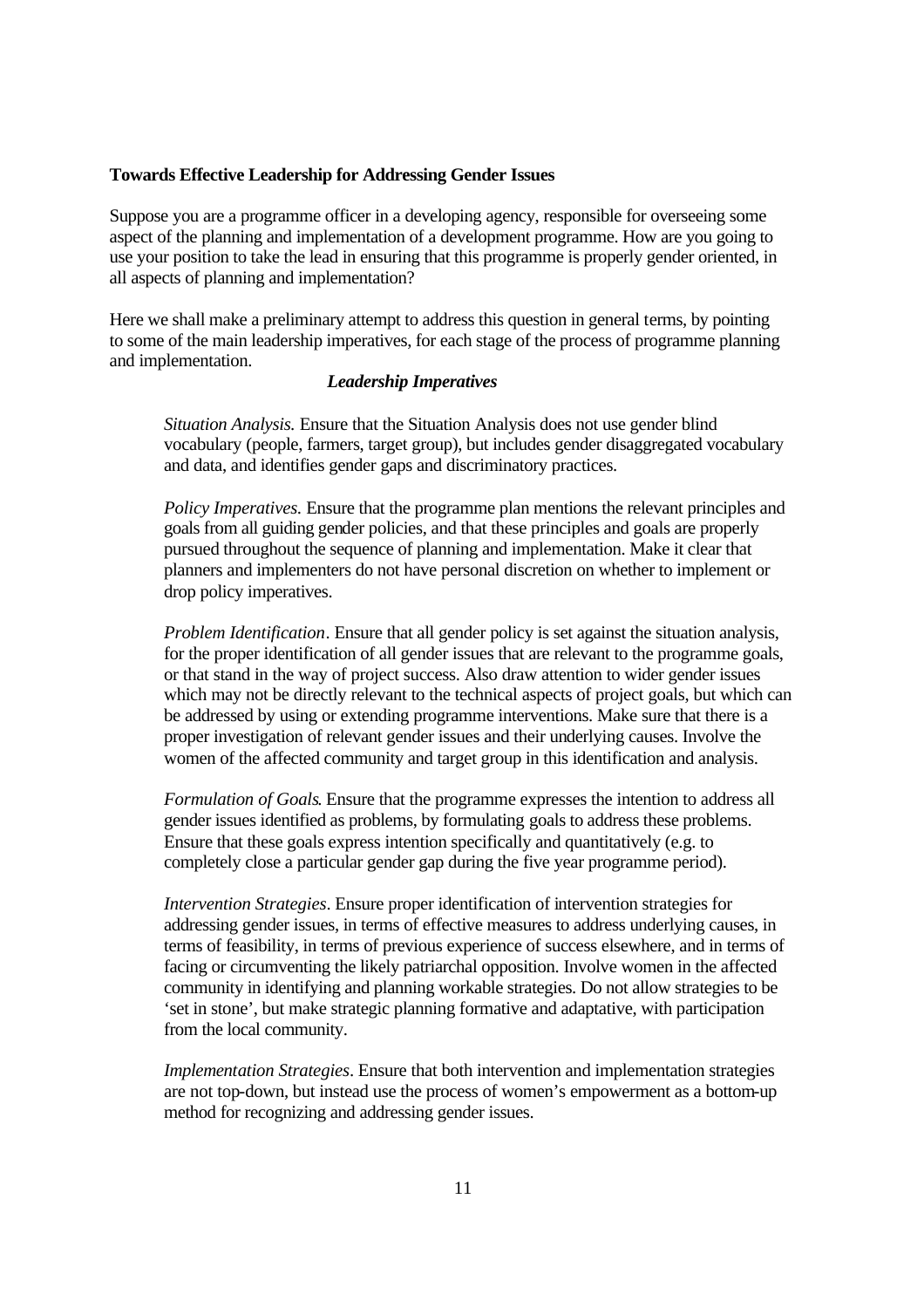*Objectives*. Make sure that the list of objectives is specific on women's participation and intended outcomes. Include both outcome and process objectives, with the latter spelling out the objectives for the process of women's empowerment. Encourage the view that the process of empowerment is valuable *in itself*, quite apart from the measurable material outcomes.

*Implementation System*. Ensure that the implementation system and sequence is not purely linear, but allows for feedback adjustments on the basis of findings from M&E. Leave space within the implementation system for trying and testing different strategies for women's empowerment. Involve the women of the community in this process.

*Management System*. Distinguish between the overall management board that oversees the project, and the management committee of implementers. Include women of the community in both of these committees, to ensure that gender issues are properly recognized and addressed throughout the process of planning and implementation.

*Monitoring and Evaluation*. Ensure that indicators are concerned with measuring progress on activities, and the quality of these activities, as well as quantitative measures of outcomes. Devise methods and indicators for monitoring progress on implementing and developing the process of women's empowerment.

Overall, make it clear to the rest of the management team that gender issues are not 'separate' issues, but are development issues like all other issues. Be constantly aware that attention to gender issues will be overlooked if they are not made explicit at every stage. This is not only because of patriarchal resistance, but also because the adoption of a gender neutral and technical vocabulary serves to ensure that gender issues remain hidden from view.

Insist that responsibility for gender orientation of the programme must not be compartmentalized, or dealt with only by a separate 'gender specialist'. If there is a gender specialist, the role of this person should be to keep everybody else on their toes. Concern with addressing gender issues must be mainstreamed within the programme, and concern everybody.

Insist that the logical sequence of planning and implementation must be applied rigorously to the process of recognizing and addressing gender issues, in the same way that it is applied to all other development issues.

### **Conclusion**

Strategies for women's advancement must be firmly grounded, firstly in the logic of effective intervention to address the underlying causes of gender issues, and secondly as a contribution to women's own process of taking collective action to recognize and address gender issues.

Such collective action needs leadership. Firstly, this needs leadership at the local level, for women to find the organizational space to meet, to find their collective dissatisfaction, and to take action against gender discrimination and oppression. Secondly, addressing gender issues needs leadership at the global level, where action at the local level can be supported by the larger sisterhood, especially for inter-related effort around gender issues of regional importance.